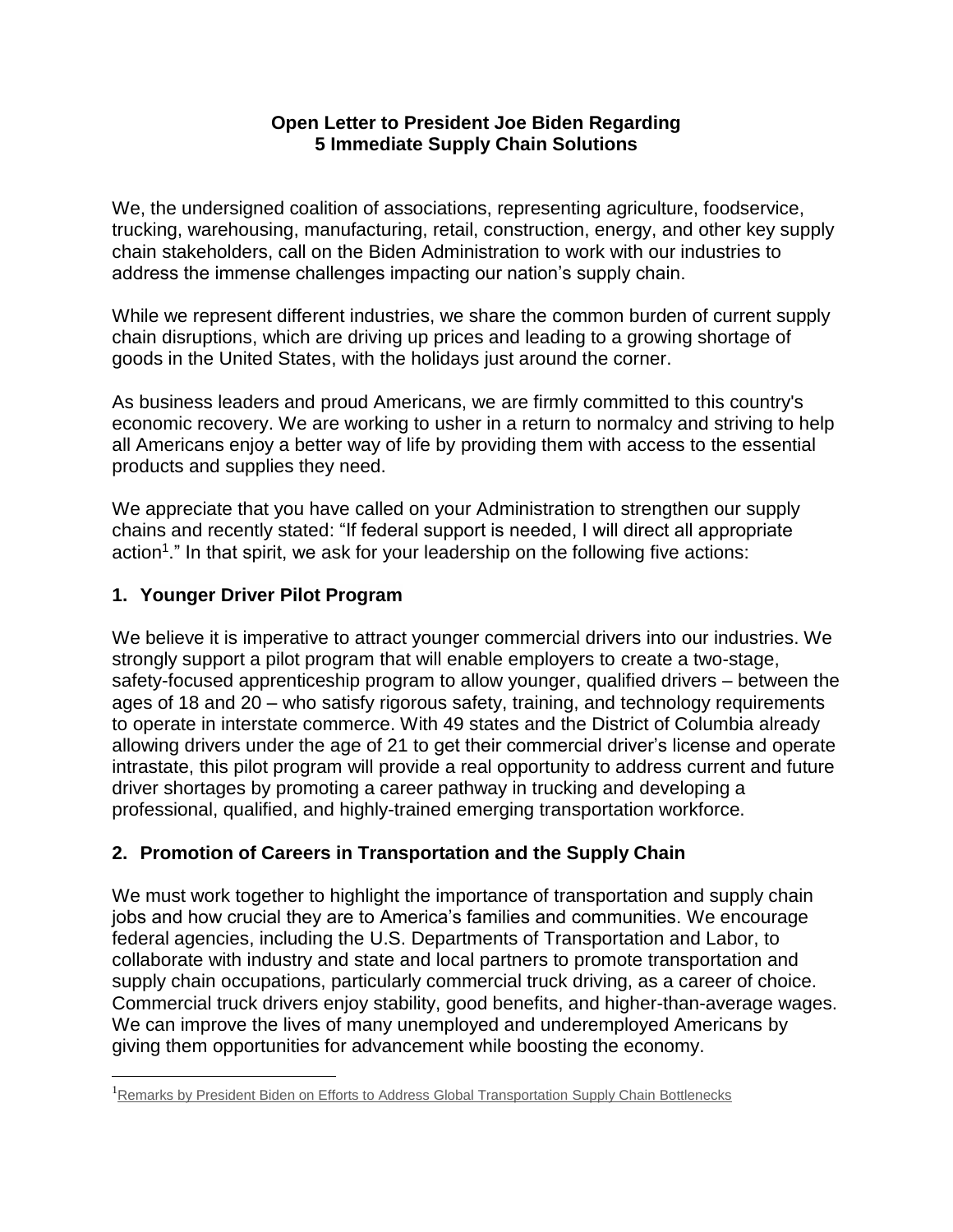## **3. Flexibility in Vaccine Mandates**

Our industries are committed partners in the fight against COVID-19, and we unequivocally support the use of vaccines to fight its spread. However, we are concerned a mandate will cripple an already strained supply chain. We estimate companies covered by the mandate could lose 37% of drivers at a time when the nation is already short 80,000 truck drivers. We ask for flexibility for transportation and supply chain essential workers, particularly truck drivers who spend most of their time in their trucks and have minimal contact with colleagues and customers.

## **4. Hours of Service Relief**

Regulatory flexibilities, especially during emergencies, are vital to supply chain continuity. We continue to support last year's changes to the hours of service regulations that give commercial truck drivers greater flexibility while improving safety and efficiency. We encourage the Administration to retain these changes and consider providing additional flexibilities that may be needed for the timely delivery of essential goods and that make sense from a safety and operational standpoint. Such flexibility is particularly important at ports that are open 24 hours to help alleviate current bottlenecks.

## **5. Flow of Goods through Ports**

We encourage the Administration to continue to investigate the causes of inefficiencies at our nation's ports, draw input from a wide variety of supply chain stakeholders, and work collaboratively to minimize the bottlenecks and operational practices that prevent the seamless movement of cargo through the supply chain. Through continued dialogue and information sharing, appropriate action can be taken to ensure resources and equipment are utilized efficiently and effectively to improve performance at our nation's ports.

We stand ready to assist in any way we can.

Sincerely,

Agricultural Retailers Association Agriculture Transportation Coalition Air Conditioning Contractors of America American Apparel & Footwear Association American Bakers Association American Chemistry Council American Coatings Association American Farm Bureau Federation American Feed Industry Association American Forest & Paper Association American Foundry Society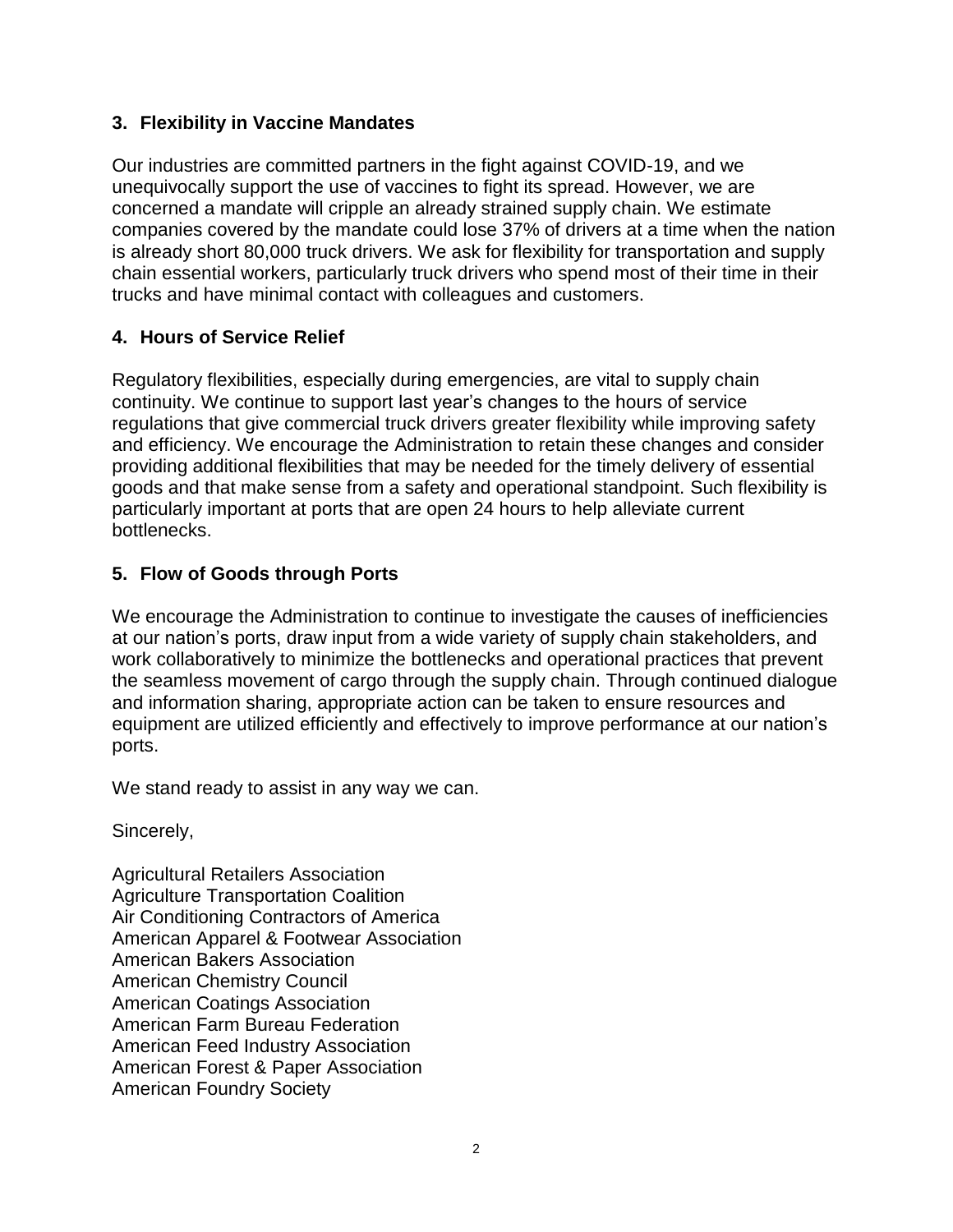American Frozen Food Institute American Lighting Association American Supply Association American Trucking Associations AmericanHort Associated Builders and Contractors Associated Equipment Distributors Associated General Contractors of America Auto Care Association Brick Industry Association Commercial Vehicle Training Association Consumer Brands Association Convenience Distribution Association Cotton Warehouse Association of America Council of Fashion Designers of America Decorative Hardwoods Association Distilled Spirits Council of the U.S. Energy Marketers Association FMI – The Food Industry Association Foodservice Equipment Distributors Association Forest Resources Association Gases and Welding Distributors Association Independent Bakers Association Independent Electrical Contractors Independent Lubricant Manufacturers Association Institute of Shortening and Edible Oils International Association of Plastics Distribution International Bottled Water Association International Dairy Foods Association International Foodservice Distributors Association International Franchise Association International Warehouse Logistics Association Manufacturer & Business Association National Aquaculture Association National Association of Chemical Distributors National Association of Convenience Stores National Association of Home Builders National Association of Sporting Goods Wholesalers National Association of Wholesaler-Distributors National Automatic Merchandising Association National Beer Wholesalers Association National Cotton Council National Council of Farmer Cooperatives National Energy & Fuels Institute National Grain and Feed Association National Grocers Association